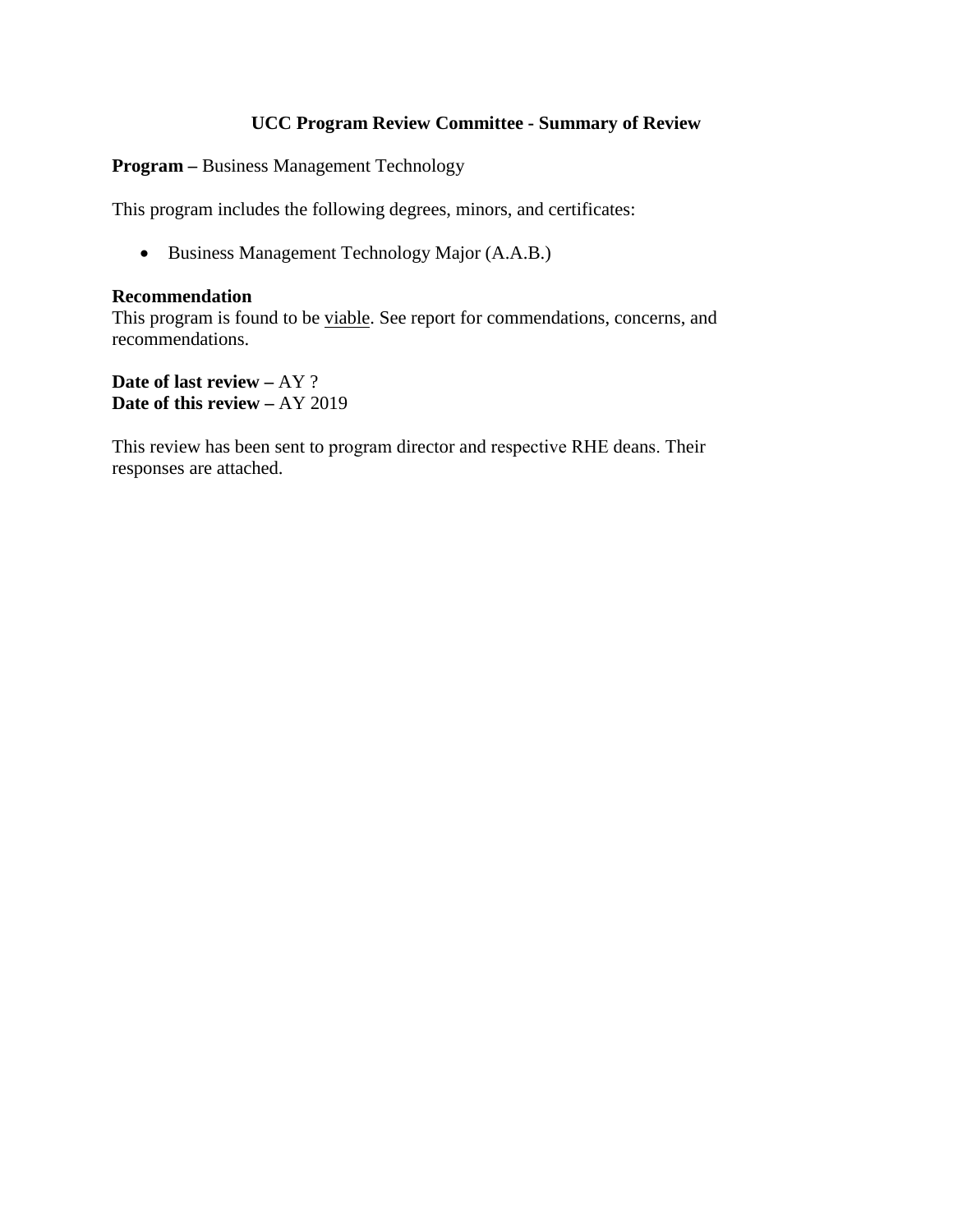### **Business Management Technology (BMT)**

### **Program Review**

#### **November 30, 2018**

Review Committee Members:

External: Cindy Miglietti, Ph.D., Professor, Accounting and Finance, BGSU Firelands

 Internal: Orianna Carter, Ph.D., Associate Professor, Biology Pramod Kanwar, Ph.D., Professor, Mathematics

#### **Program as a Whole.**

*Summation: The reviewers find the Business Management Technology (BMT) to be viable and an important asset to the Regional Higher Education System (RHE).*

BMT's mission is to serve students interested in pursuing an associate degree in applied business (AAB) in order to obtain a promotion with their current employer and/or add credentials that will improve their marketability. In addition, many students are using the degree to prepare for an entrylevel management (supervisor) position in retail or service. The BMT program is available on the Lancaster, Southern and Chillicothe regional campuses, with its Program System Coordinator, Brian Hoyt, residing in Lancaster. BMT draws a dedicated and enthusiastic following of students and alumni at all campuses offering the program. This reviewer considers the BMT program to meet Ohio University Regional Higher Education's mission to provide a "transformative learning experience."

Research and scholarship is appropriate for the regional campus mission (10% RSCA), and includes attendance at conferences and workshops. However, one of the programmatic issues has been the low amount of university funding support for professional development at the level needed to support fully a research agenda.

BMT faculty diversity is changing with new hires over the last few years. Traditionally the faculty have been representative of the regional demographic, which is diverse only in age and gender, and predominately of Caucasian race. There are seven BMT full-time faculty members. Of the seven, four faculty members teach only BMT courses while the other three faculty members teach classes in the Accounting Technology Program (ATCH) or Bachelor of Science in Applied Management (BSAM). BMT faculty are required to have industry experience and the minimum of a master's degree in the discipline. Across all three campuses offering the BMT, qualified adjuncts teach a significant percentage of the lower level program courses. The RHE faculty workload for Group I BMT faculty is 80% teaching, 10% service and 10% RSCA.

The students expressed high satisfaction with their experience in the program and communication with their advisor(s) was deemed as exemplary. Additionally, the students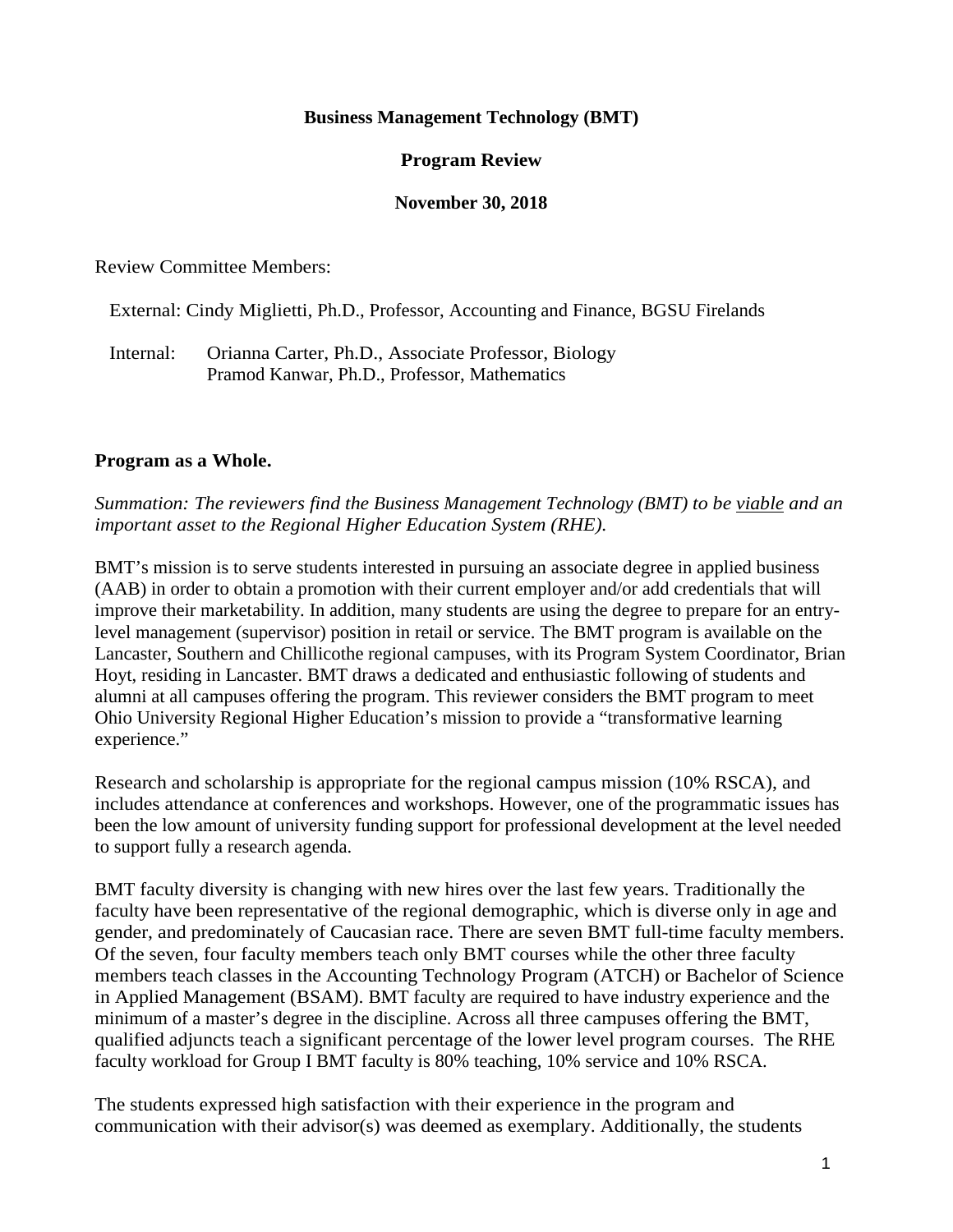expressed great confidence in their ability to enter the workforce.

The major challenge facing the program in the last seven years has been the transition to a centralized program coordination over the three campuses, which currently has had a favorable impact on all three campuses and the student experience. The graduation data indicates that the total degrees awarded in the program has remained consistent (approximately 40 per annum) over the past seven years, with one anomaly in 2012, which correlates with the Q2S transition.

## **Undergraduate Program.**

*Overview:* The BMT program provides teaching excellence in business management to undergraduate students who will need skills to perform such duties as personnel management, quality and continuous improvement, accounting and finance, and managerial planning in the workforce. The classes are offered online and in a classroom setting. The class size is small (n=30) so that students receive individual attention from faculty which leads to a high student success rate. The faculty offer accounting and applied business courses that support the advancement of the mission of the College and University. BMT undergraduate students that were interviewed from the three campuses stated that they were very pleased with the faculty, class offerings, and workforce skills that they learn through the BMT program.

Moving forward, the program, with College and University support, has taken steps to enhance the undergraduate experience with online offerings, real-world business problems, and handson case studies. Additionally, the program now serves more students interested in entrepreneurship and small business ownership who desire to obtain a degree as well as specific knowledge on these topics. It should be noted that many students in non-business degree programs take BMT program business classes.

*a. Is the Department fulfilling its service role, adequately preparing non--majors for future coursework and/or satisfying the needs for general education?*

The BMT degree program provides a number of popular general education courses that provide intellectual skills integral to all courses, critical thinking, and effective communication, investigating and problem solving, and participation through active learning. The achievement of these skills is central to courses in English Writing, Business Math, Business Communication, Economics, and Oral Communication. These courses help all students, including non-majors, to fulfill the University's Tier II requirements. Collectively, these offerings suggest that the College is fulfilling its service role to the University and helping students to fulfill general education requirements.

*b. Is the program attracting majors likely to succeed in the program? Is the number of majors appropriate for the program? Is the program attracting a diverse group of students?*

The student demographic is trending toward traditional college student age, as compared to the historical BMT non-traditional student. Part-time and full-time student enrollment has remained constant over the review period. It is important to note that the program enrollments and graduation rates on all three campuses have been excellent during this booming economic period that has featured an increasing number of employment opportunities for students who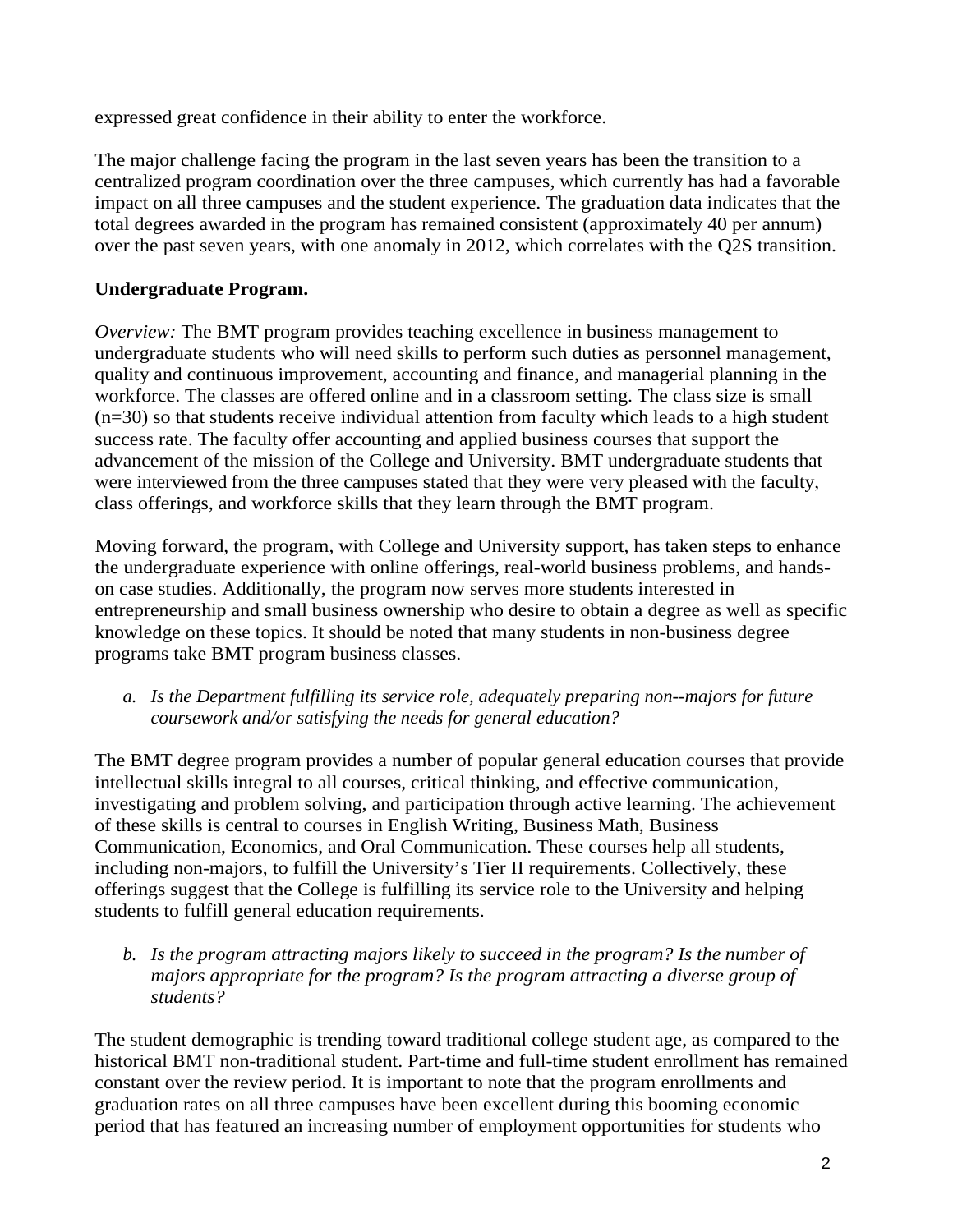have not yet completed a degree.

The BMT course enrollments have been steady over the review period. The graduation rates have remained steady as well (n=40). The only year that showed a major decline in graduation rates was the 2011-12 academic year. The decline is due to the University's change from the quarter to semester system. The impact on BMT students was the elimination of four classes in the program, which created some scheduling issues for students and a delay in graduation.

The number of students is appropriate for the program with the transition to a three campus offering of the BMT degree program. The students are able to take all classes on their home campus and have the opportunity to have a variety of faculty teach the courses. The students were highly complementary regarding the ability of having faculty from the three campuses able to teach the business classes. One of the attractions to the program for BMT students is the opportunity of transitioning seamlessly into a bachelor's degree in Applied Management, or Communications, Specialized Studies, or Applied Technology.

## *c. Does the undergraduate curriculum provide majors with an adequate background to pursue discipline--related careers or graduate work following graduation?*

Yes, the business management curriculum is purposefully designed to provide students with the skills needed to obtain an entry-level management position or to be promoted by their current employer. The Self-Study includes a very thorough description of the values and learning objectives of the program as well as the approaches used to teach each class in the business management curriculum. The site visit affirmed that faculty and students are pleased with the type and quality of the business management curriculum. The Program System Coordinator, Brian Hoyt, devotes considerable time to advising, mentoring, and assessing undergraduate student performance as well as coordinating the class schedule for the three campuses. The business faculty at the Southern and Chillicothe campuses also advise and mentor their undergraduate business students. The BMT program has a well-developed curriculum that contributes to fostering intelligent and confident individuals who are prepared to move into the field, pursue an advanced degree, find employment, or advance in their current employment.

# *d. Are the resources and the number of and distribution of faculty sufficient to supportthe undergraduate program?*

Yes, the resources, number of, and distribution of faculty are sufficient to support this undergraduate program. The Program System Coordinator in consultation with the other fulltime business faculty work together to develop the schedule of classes for the three campuses. The schedule is distributed to all BMT majors who are able to plan their courses so that they can graduate in a timely manner. The Program System Coordinator spends time with local business leaders to make sure that the curriculum is up-to-date. Additionally, he has worked to make the program more agile since the last review by incorporating topics that reflect the changing business environment.

## *e. Are pedagogical practices appropriate? Is teaching adequately assessed?*

Yes, the RHE faculty in the BMT program are current in pedagogical practices, which prepare students for the workforce. Their methods are appropriate and include a variety of delivery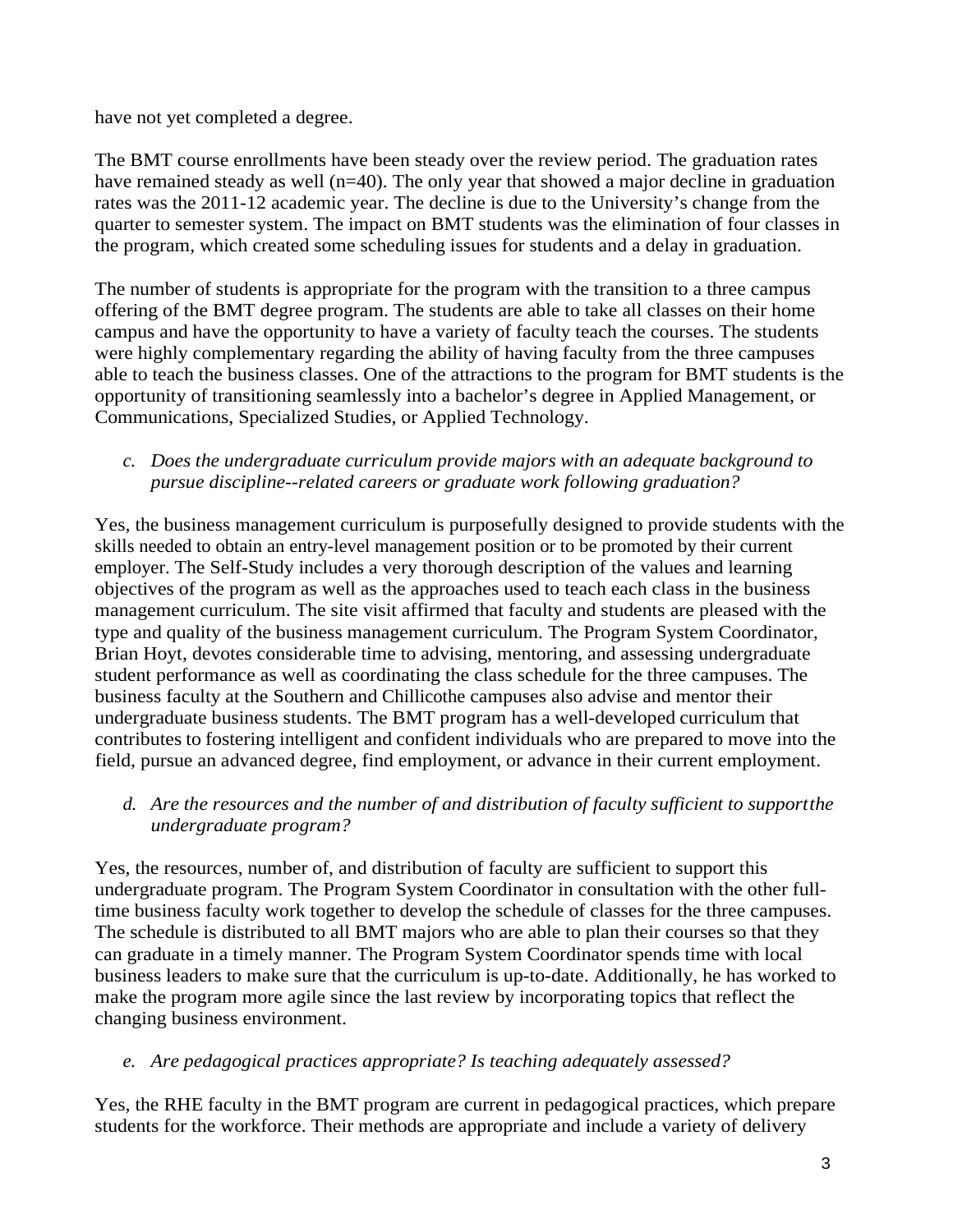methods closely aligned with the learning objectives and ongoing curricular assessment plan. BMT pedagogy employs many online options, including projects using the interactive OULN system. Additionally, students take classes in accounting, marketing, personnel, small business operations, continuous improvement, and directing and controlling teams. The reviewers interviewed current students as well as alumni of the BMT program who are now pursuing the BSAM, or BBA, or working in a local business. Students uniformly praised their experiences in the classroom, and the opportunities that the program made possible for them. Important to their commitment to the college experience was the ability to attend online classes, particularly for BMT's part-time student demographic. All of the BMT students and alumni had high praise for their ability to engage in projects or internships with local businesses. They stated that this opportunity through the business program helped them achieve high grades in the BSAM or BBA or have excellent employment options.

The faculty teaching in the BMT program are assessed with a combination of student evaluations, peer observations, and self-evaluation reports.

*f. Are students able to move into to discipline--related careers and/or pursue further academic work?*

Yes, the program provides the knowledge and skills that students need to pursue bachelor degree programs or move into discipline-related careers in a variety of fields. The Self-Study indicates that, while no measurable trends in student success is evident, it is apparent that a growing number of students decide to continue their academic studies, particularly in the BSAM, which is a Regional Higher Education Bachelor of Science customized degree program.

The Program System Coordinator, Brian Hoyt, generally conducts the advising of students, sets the semester class schedule, and holds Advisory Board meetings. The Program System Coordinator works closely with all three campuses, which provides a strong regional business management program.

Recent alumni have obtained technical jobs using their general business and management knowledge. As is usually the case, achieving precise quantitative data on alumni can be a significant challenge because most data is self-reported.

### **Areas of Concern.**

One of the challenges is BMT curriculum agility across the three campuses. As stated in the Self-Study report, "while addressing the differences in campus communities has been a strength of the BMT program for years, it sometimes challenges the consistency and continuity of course content and deliveries." A second challenge is that general program assessment data is not on the Institutional Research schedule and query information from the system is not useful for measuring learning outcomes. A third challenge is that program budgets and stipends continue to decline. The continuing cost reductions have led to some challenges in course offerings and faculty stipends.

### **Recommendations.**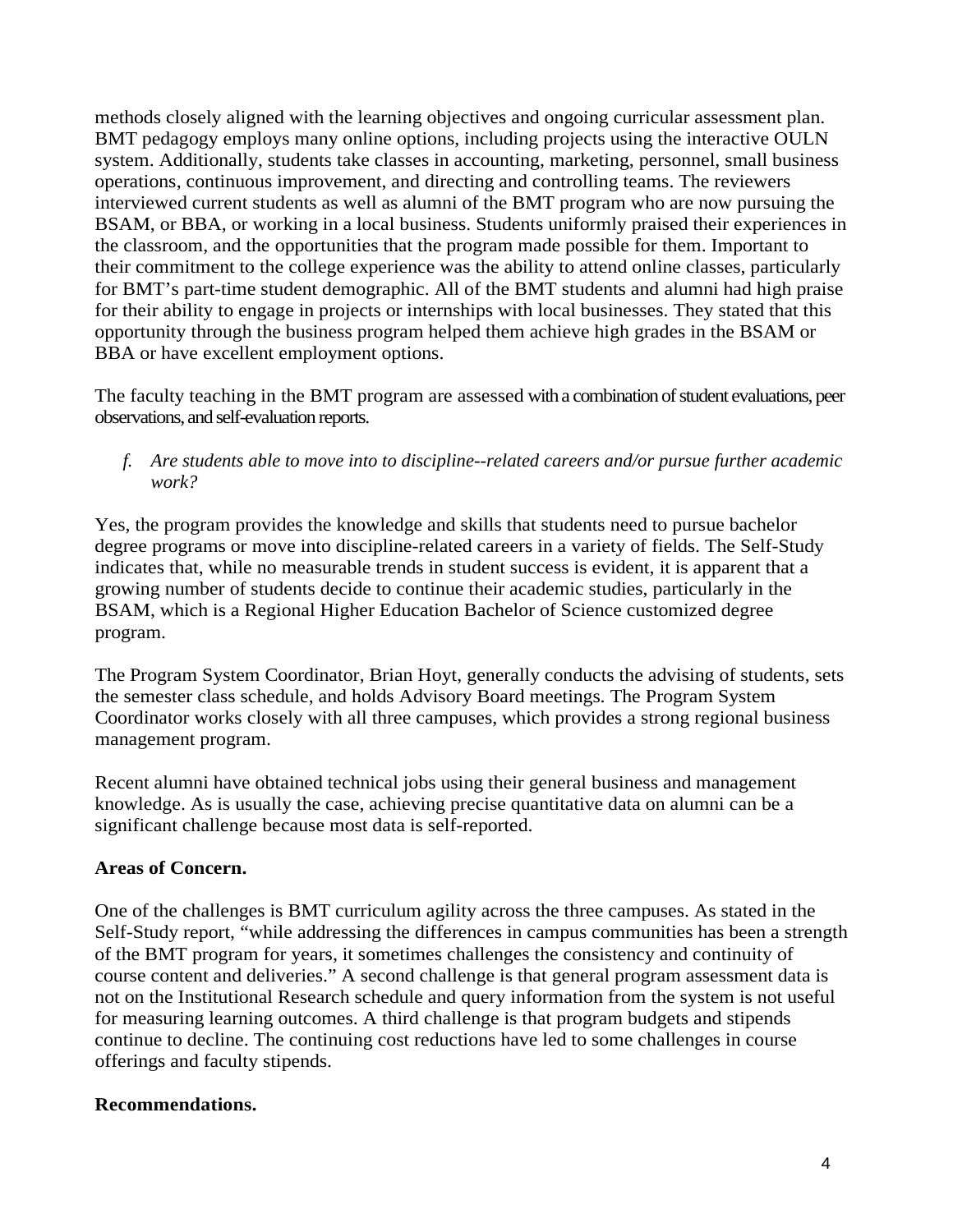The BMT program should investigate the possibility of developing more internships and stronger connections to workforce placement. This may help students to improve their business knowledge and improve their job opportunities after graduation. Additionally, there are a number of certificates that could be offered to students that would enhance their employment opportunities. For example, the Green Belt Certification in Lean is highly desirable in business.

The College and the BMT program should include the seamless transferability to the BSAM or BTAS in the AAB program sheet and all other College social media platforms. The program sheet should highlight the excellent opportunity for AAB graduates to continue their education.

The review committee learned that the Program System Coordinators have been asked to complete an increasing number of program tasks. However, the stipend has deceased over the past few years. It is recommended that the stipend be restored to the 16/17 amount.

### **Commendations.**

The BMT Program System Coordinator is to be highly commended for his work in continuing to increase business management major enrollments and graduations. Additionally, he is to be highly commended for the learning objectives and performance indicators reported for the BMT program.

The Program System Coordinator, Brian Hoyt, is to be highly commended for the \$500,000 award that he received from the Great Lakes Higher Education Guaranty Corporation's Career Ready Internship Grant. The students and alumni unanimously agreed that the grant provided exceptional internship and project-based learning opportunities for students in the BMT and BSAM degree programs. The AAB in Business Management Technology is an excellent program for any student in the College's service area.

## **Overall judgment.**

The BMT program is excellent and viable.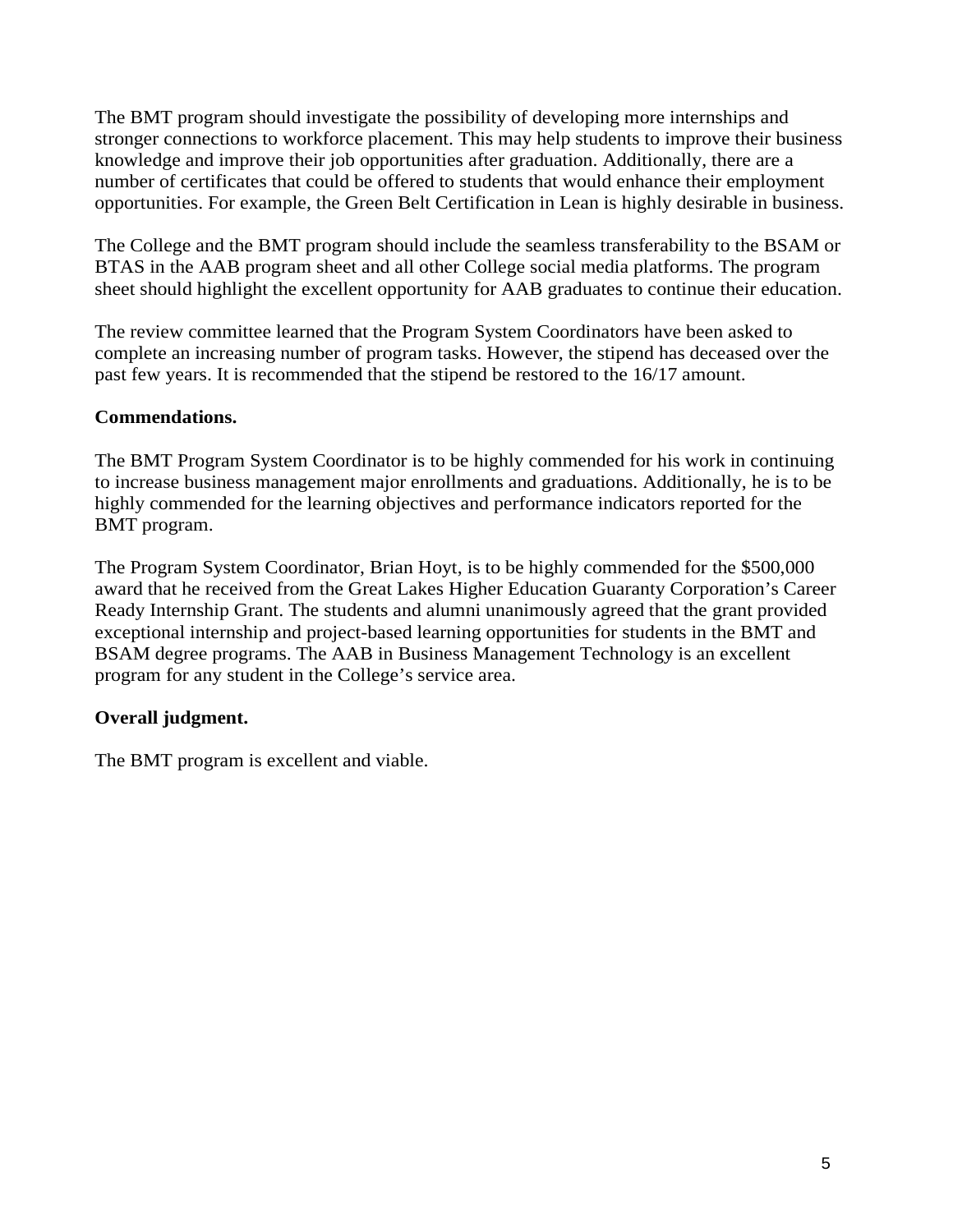Business Management Technology program response to reviewers report

The BMT System Coordinator Dr. Brian Hoyt, Southern Campus Coordinator Dr. Kim Riley, and Chillicothe Coordinator Dr. Greg Obi would like to thank the review team for their work in assessing the BMT program. We appreciate their expertise and commitment to this important process of evaluating academic programming. As per the Curriculum review process responses to the report are below. Comments align with the reviewers report by sections and items.

- 1. Concerns
	- a. 3 campus continuity and agility The Coordinators have started working on specific projects that would positively impact this issue. We recently approved a schedule for online BMT course offerings. The plan assigns certain BMT classes to each campus with responsibility to schedule and staff the online offerings. This will allow on campus classes to be offered strategically to reduce conflict and redundancy across online offerings. We will next be working on a coordinated OULN/synchronous schedule to address lower enrolled oncampus offerings that also share expertise of faculty to more effectively serve students. In addition to this OULN initiative we will be working on a "bumping" system that organizes staffing of BMT classes by expertise and faculty status (i.e. schedule full time, then part time, etc.). The continuity and agility issues related to the quality of curriculum (i.e. meeting learning outcomes) is addressed in the comprehensive assessment plan as presented in the Self Report.
	- b. Program assessment data This concern can be addressed in two initiatives. The first initiative will focus on developing a plan to maximize Institutional Research resources. The first requires the three campus coordinators to develop a list of desired analytics. Subsequent steps include a search for existing data and new data that IR can provide. The last step will include meeting with an IR representative to standardize reports useful to the BMT program in our desired assessment and student profile categories.
	- c. Budget reductions This issue is a reality for Ohio University at the present time and will be difficult to address until the RHE restructuring ("One University") plan is completed and communicated.
- 2. Recommendations
	- a. Internships We will begin offering BMT 2030 Career Search and BMT 2890 Special Topics Internship opportunities on each campus to facilitate the increase in internships for BMT majors. We will coordinate with the newly hired Career Coach initiatives on each regional campus including workshops and community networking. The BMT program will also take advantage of the "one university" initiative of the Career Development and Leadership office's integration onto the regional campuses.
	- b. Certifications We will follow up on this important and insightful recommendation. We will complete an environmental scan (including industry data already collected by BMT program)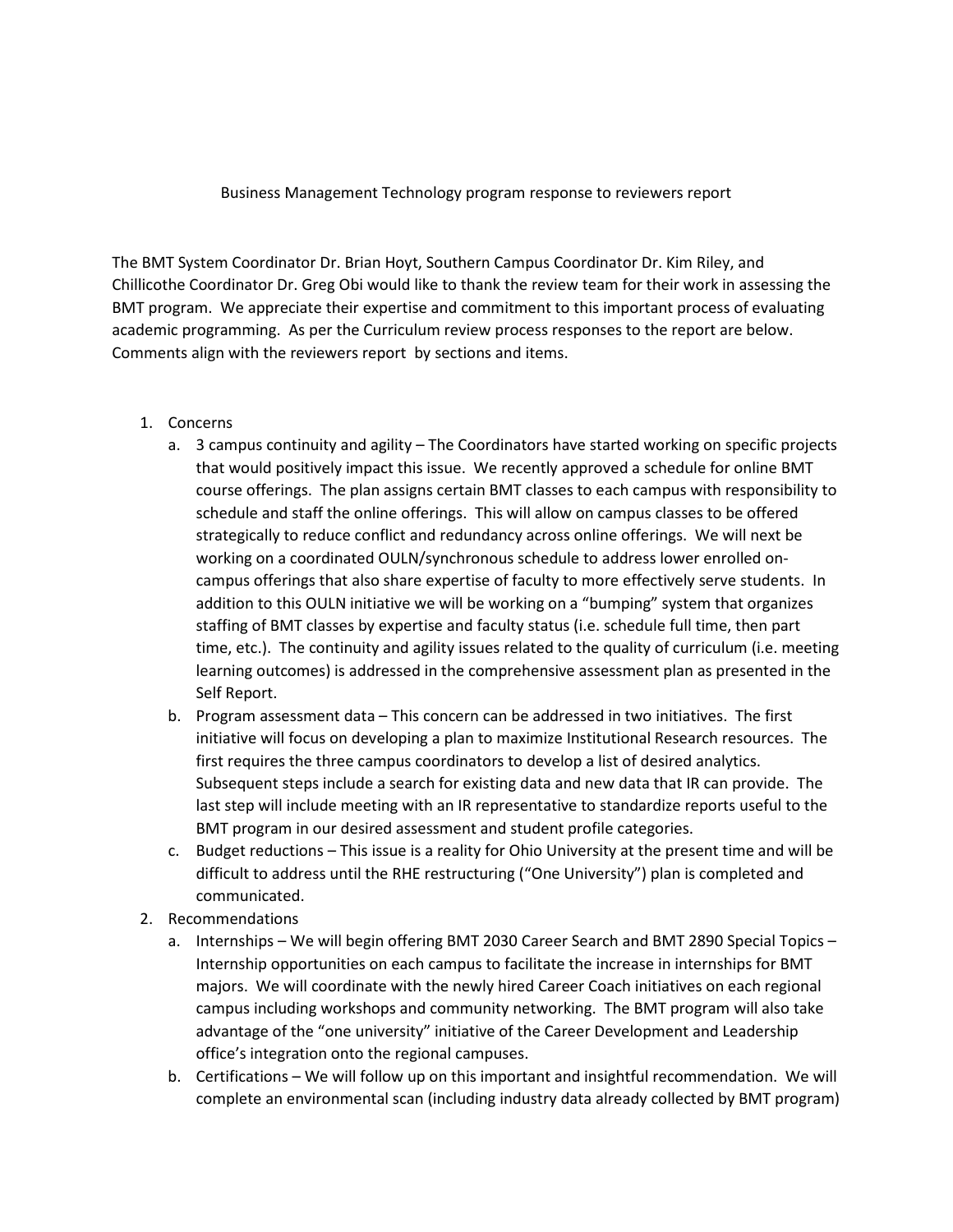to determine the most feasible certifications to pursue. We will examine certifications available internally within Ohio University (i.e. project management) and external professional association certifications including the recommended the Green Belt certification.

- c. Marketing/promotion pieces and Advising worksheets We will draft a "pathway plan" write up to add to advising worksheets and distribute across the three campuses. The "pathway plan" can also be added to campus webpages.
- d. BMT Coordinator stipends As addressed in the Self Report this recommendation should be addressed in the 2019/20 contracts. The rationale for returning stipends to previous year's dollar amounts is based on the implementation (hours and activities) of the assessment plan outlined in the Self Report and using faculty overload compensation equivalency (hours and \$). This stipend re-adjustment should include an equivalent to an overload per year for each Campus Coordinator and an equivalent to 3 overloads per year for the System Coordinator.

Report comments drafted by Dr. Brian Hoyt, Professor of Management and Business Management Technology (BMT) System Coordinator (2/4/2019)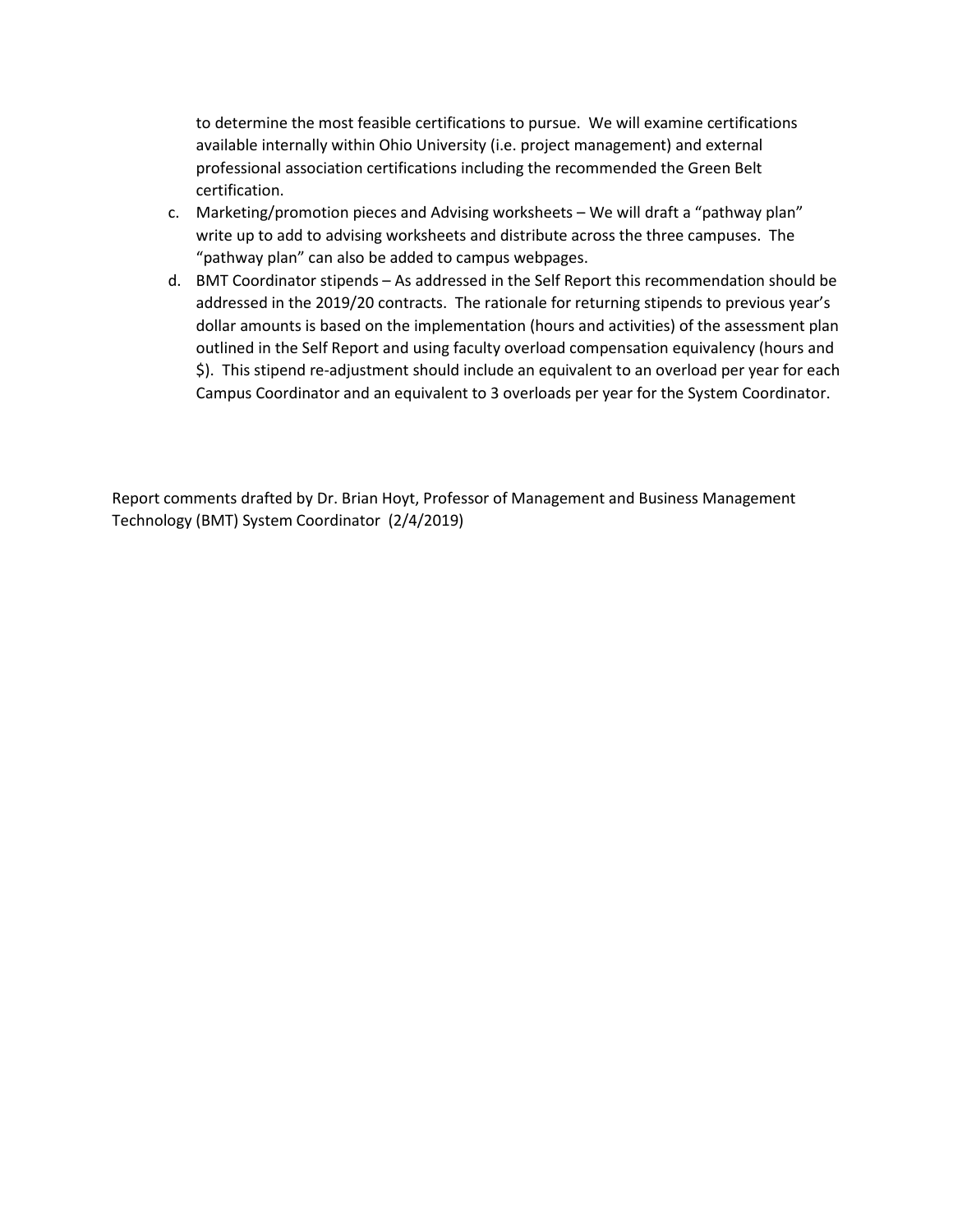February 19, 2019

Dr. John Cotton Chair, Program Review Committee University Curriculum Council (UCC)

Dear Dr. Cotton:

The regional campus deans with the Associate of Applied Business degree in Business Management Technology (BMT) on their campuses were pleased to read the findings of the external review. We fully concur that the program is viable and an important asset to the Regional Higher Education (RHE) System by providing excellent preparation for entry level positions in business as well as pathways to related bachelor's degrees.

The BMT Program System Coordinator in cooperation with campus coordinators has been effective in managing the program through the quarter to semester conversion, handling increased enrollment, and moving the program forward through the development of learning objectives and performance indicators to further focus future improvement activities. In addition, the Program System Coordinator, Dr. Brian Hoyt, is recognized for the \$500,000 grant from the Great Lakes Higher Education Guaranty Corporation. The program successfully focused the capabilities of the students in project-based learning opportunities and provided participating employers a value added perspective on the benefit of the program to all involved through the return on research internship investment (ROII) approach.

While the program is well managed, there are areas where additional focused effort may be fruitful. One challenge noted is meeting the unique needs of campuses while maintaining consistency in course content. Dr. Hoyt's response memo notes a number of activities in progress that will enhance communication and coordination. The faculty team is data driven and seeks to work with institutional research to build useful reports. The deans applaud this approach that would provide data and corresponding adjustments on an ongoing basis rather than being so tied to program review cycles.

The reviewers note that the BMT program should investigate the possibility of developing more internships and stronger connections to workforce placement. While Dr. Hoyt's grant accomplished that for Lancaster, all campuses will benefit from their planned response of connecting and coordinating the effort with the University's career coach initiatives.